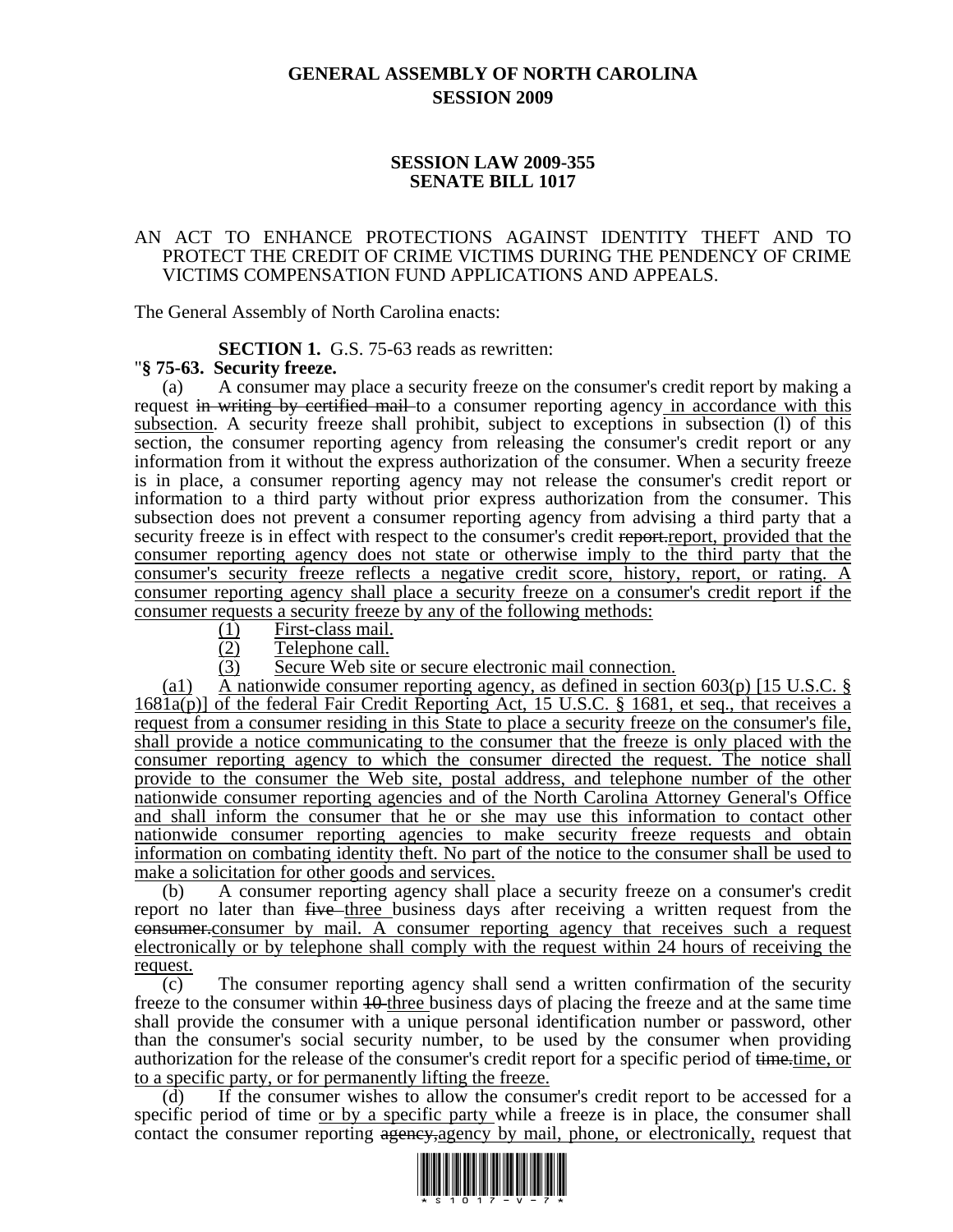the freeze be temporarily lifted, lifted or lifted with respect to a specific party, and provide all of the following:

- (1) Proper identification.
- (2) The unique personal identification number or password provided by the consumer reporting agency pursuant to subsection (c) of this section.
- (3) The proper information regarding the third party who is authorized to receive the consumer credit report or the time period for which the report shall be available to users of the credit report.

(e) A consumer reporting agency may develop procedures involving the use of telephone, fax, the Internet, or other electronic media to receive and process a request from a consumer to temporarily lift a freeze on a credit report pursuant to subsection (d) of this section in an expedited manner.

(f) A consumer reporting agency that receives a request by mail from a consumer to temporarily lift a freeze on a credit report pursuant to subsection (d) of this section shall comply with the request no later than three business days after receiving the request. A consumer reporting agency that receives such a request electronically or by telephone shall comply with the request within 15 minutes of receiving the request.

 $(g)$  A consumer reporting agency shall remove or temporarily liftremove, temporarily lift, or lift with respect to a specific third party a freeze placed on a consumer's credit report only in the following cases:

- (1) Upon the consumer's request, pursuant to subsections (d) or (j) of this section.
- (2) If the consumer's credit report was frozen due to a material misrepresentation of fact by the consumer. If a consumer reporting agency intends to remove a freeze upon a consumer's credit report pursuant to this subdivision, the consumer reporting agency shall notify the consumer in writing prior to removing the freeze on the consumer's credit report.

(g1) A consumer reporting agency need not meet the time requirements provided in this section, only for such time as the occurrences prevent compliance, if any of the following occurrences apply:

- (1) The consumer fails to meet the requirements of subsection (d) or (j) of this section.
- (2) The consumer reporting agency's ability to remove, place, temporarily lift, or lift with respect to a specific party the security freeze is prevented by any of the following:
	- a. An act of God, including fire, earthquakes, hurricanes, storms, or similar natural disaster or phenomena.
	- b. Unauthorized or illegal acts by a third party, including terrorism, sabotage, riot, vandalism, labor strikes or disputes disrupting operations, or similar occurrences.
	- c. Operational interruption, including electrical failure, unanticipated delay in equipment or replacement part delivery, computer hardware or software failures inhibiting response time, or similar disruption.
	- d. Governmental action, including emergency orders or regulations, judicial or law enforcement action, or similar directives.
	- e. Regularly scheduled maintenance, during other than normal business hours, of, or updates to, the consumer reporting agency's systems.
	- f. Commercially reasonable maintenance of, or repair to, the consumer reporting agency's systems that is unexpected or unscheduled.
		- Receipt of a removal request outside of normal business hours.

(h) If a third party requests access to a consumer credit report on which a security freeze is in effect and this request is in connection with an application for credit or any other use and the consumer does not allow the consumer's credit report to be accessed for that specific period of time, the third party may treat the application as incomplete.

(i) If a consumer requests a security freeze pursuant to this section, the consumer reporting agency shall disclose to the consumer the process of placing and temporarily lifting a security freeze and the process for allowing access to information from the consumer's credit report for a specific period of time or to a specific third party while the security freeze is in place.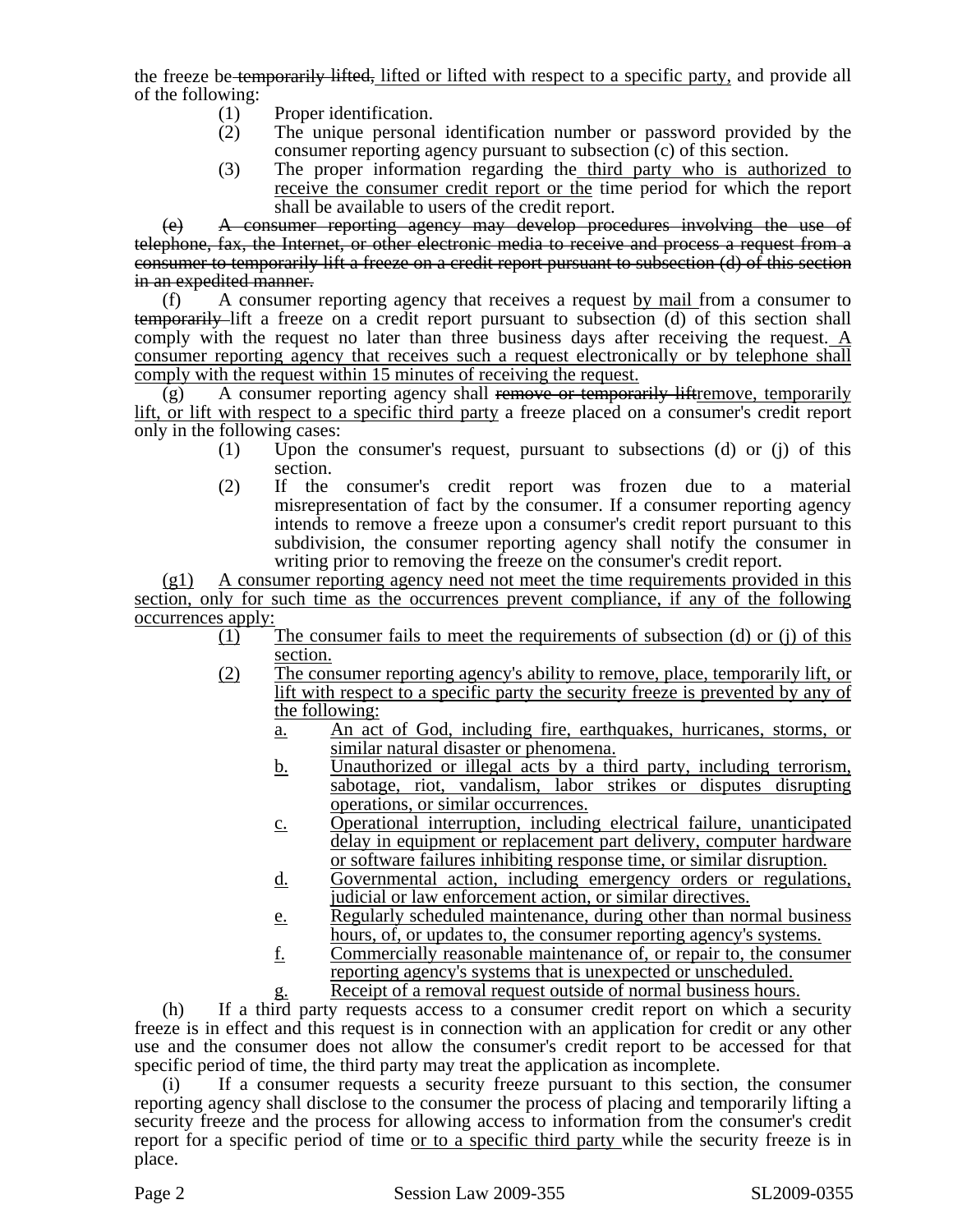(j) A security freeze shall remain in place until the consumer requests that the security freeze be temporarily lifted for a specific period of time or to a specific third party or removed. A consumer reporting agency shall remove a security freeze within three business days 15 minutes of receiving aan electronic request for removal from the consumer or within three business days of receiving a written or telephonic request for removal from the consumer, who provides all of the following:

- (1) Proper identification.
- (2) The unique personal identification number or password provided by the consumer reporting agency pursuant to subsection (c) of this section.

(k) A consumer reporting agency shall require proper identification of the person making a request to place or remove a security freeze.

(l) The provisions of this section do not apply to the use of a consumer credit report by any of the following:

- (1) A person, or the person's subsidiary, affiliate, agent, subcontractor, or assignee with whom the consumer has, or prior to assignment had, an account, contract, or debtor-creditor relationship for the purposes of reviewing the active account or collecting the financial obligation owing for the account, contract, or debt.
- (2) A subsidiary, affiliate, agent, assignee, or prospective assignee of a person to whom access has been granted under subsection (d) of this section for purposes of facilitating the extension of credit or other permissible use.
- 
- (3) Any person acting pursuant to a court order, warrant, or subpoena.<br>(4) A state or local agency, or its agents or assigns, which administers (4) A state or local agency, or its agents or assigns, which administers a program for establishing and enforcing child support obligations.
- (5) A state or local agency, or its agents or assigns, acting to investigate fraud, including Medicaid fraud, or acting to investigate or collect delinquent taxes or assessments, including interest and penalties, unpaid court orders, or to fulfill any of its other statutory responsibilities.
- (6) A federal, state, or local governmental entity, including law enforcement agency, court, or their agent or assigns.
- (7) A person for the purposes of prescreening as defined by the Fair Credit Reporting Act, 15 U.S.C. § 1681, et seq.
- (8) Any person for the sole purpose of providing for a credit file monitoring subscription service to which the consumer has subscribed.
- (9) A consumer reporting agency for the purpose of providing a consumer with a copy of the consumer's credit report upon the consumer's request.
- (10) Any depository financial institution for checking, savings, and investment accounts.
- (11) Any property and casualty insurance company for use in setting or adjusting a rate, adjusting a claim, or underwriting for property and casualty insurance purposes.
- (12) A person for the purpose of furnishing or using credit reports for employment purposes pursuant to 15 U.S.C. § 1681b(b) or tenant screening pursuant to  $15 \overline{\text{U.S.C.} }$  §  $1681\text{b(a)}(3)$ (F).
- (13) A person for the purpose of criminal background record information.

(m) If a security freeze is in place, a consumer reporting agency shall not change any of the following official information in a credit report without sending a written confirmation of the change to the consumer within 30 days of the change being posted to the consumer's file: name, date of birth, social security number, and address. Written confirmation is not required for technical modifications of a consumer's official information, including name and street abbreviations, complete spellings, or transposition of numbers or letters. In the case of an address change, the written confirmation shall be sent to both the new address and the former address.

(n) The following persons are not required to place in a credit report a security freeze pursuant to this section provided, however, that any person that is not required to place a security freeze on a credit report under the provisions of subdivision (3) of this subsection shall be subject to any security freeze placed on a credit report by another consumer reporting agency from which it obtains information: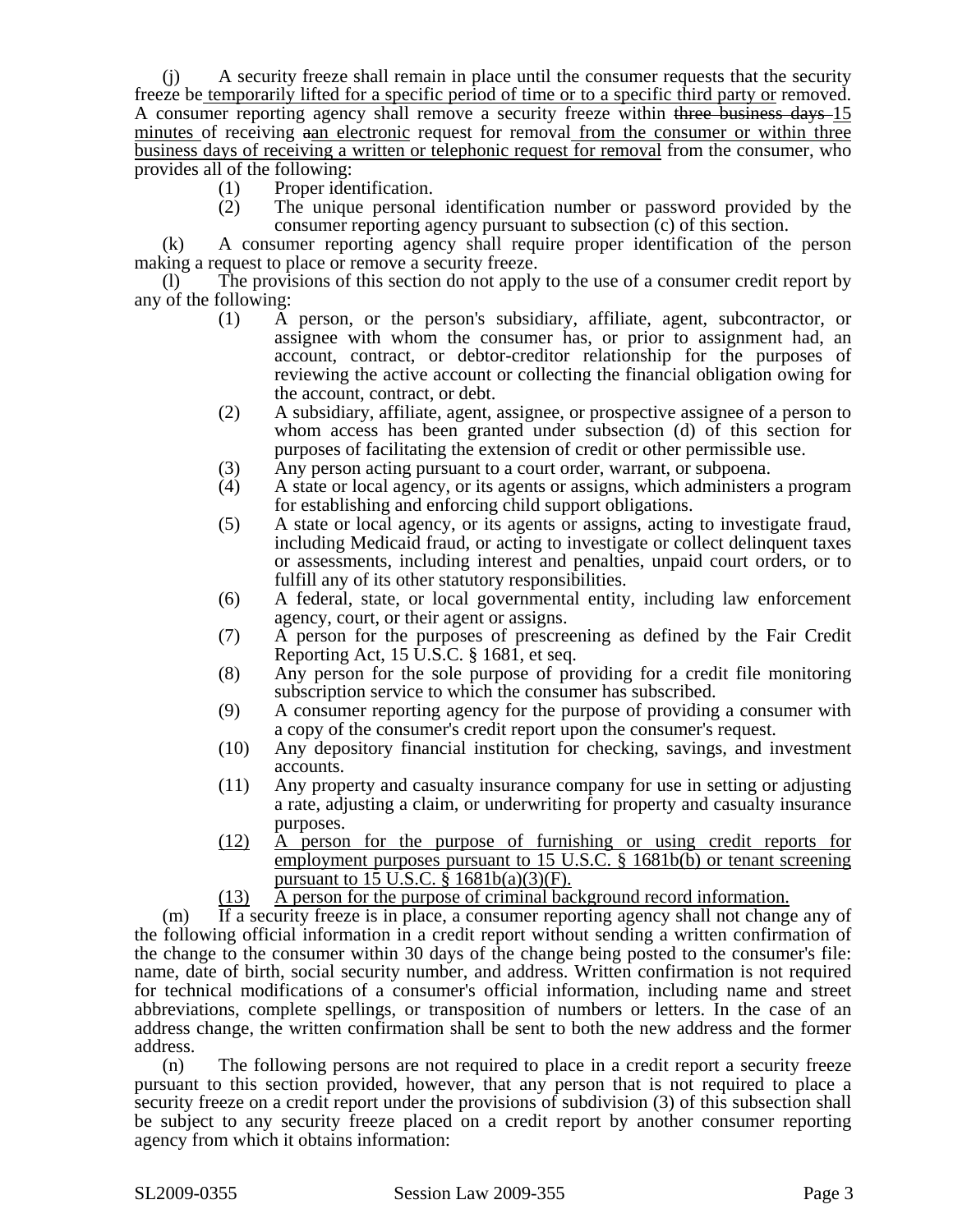- (1) A check services or fraud prevention services company, which reports on incidents of fraud or issues authorizations for the purpose of approving or processing negotiable instruments, electronic fund transfers, or similar methods of payment.
- (2) A deposit account information service company, which issues reports regarding account closures due to fraud, substantial overdrafts, ATM abuse, or other similar negative information regarding a consumer to inquiring banks or other financial institutions for use only in reviewing a consumer request for a deposit account at the inquiring bank or financial institution.
- (3) A consumer reporting agency that does all of the following:
	- a. Acts only to resell credit information by assembling and merging information contained in a database of one or more credit reporting agencies.
	- b. Does not maintain a permanent database of credit information from which new credit reports are produced.

(o) This section does not prevent a consumer reporting agency from charging a fee of no more than ten dollars (\$10.00) to a consumer for each freeze, removal of the freeze, or temporary lifting of the freeze for a period of time, regarding access to a consumer credit report, $A$  consumer reporting agency shall not charge a fee to put a security freeze in place, remove a freeze, or lift a freeze pursuant to subsection (d) or (j) of this section, provided that any such request is made electronically. If a request to put a security freeze in place is made by telephone or by mail, a consumer reporting agency may charge a fee to a consumer not to exceed three dollars (\$3.00), except that a consumer reporting agency may not charge any fee to a consumer over the age of 62, to a victim of identity theft who has submitted a copy of a valid investigative or incident report or complaint with a law enforcement agency about the unlawful use of the victim's identifying information by another person, person, or to the victim's spouse. A consumer reporting agency shall not charge an additional fee to a consumer who requests to temporarily lift for a specific period of time or to a specific third party, reinstate, or remove a security freeze. A consumer reporting agency shall not charge a consumer for a onetime reissue of a replacement personal identification number. A consumer reporting agency may charge a fee not to exceed three dollars (\$3.00) to provide any subsequent replacement personal identification number.

(o1) A parent or guardian of a minor residing in this State may, upon appropriate proof of identity and proof of their relationship to the minor, inquire of a nationwide consumer reporting agency, as defined in section 603(p) [15 U.S.C. § 1681a(p)] of the federal Fair Credit Reporting Act, 15 U.S.C. § 1681, et seq*.*, as to the existence of a credit report for the minor of the parent or guardian. If a credit report for the minor exists, the nationwide consumer reporting agency shall make reasonable efforts to prevent providing a credit report on the minor until the minor reaches the age of majority. If a credit report for the minor does not exist, the nationwide consumer reporting agency has no obligation to create one.

(p) At any time that a consumer is required to receive a summary of rights required under section 609 of the federal Fair Credit Reporting Act, the following notice shall be included:

## '**North Carolina Consumers Have the Right to Obtain a Security Freeze.**

You have a right to place a "security freeze" on your credit report pursuant to North Carolina law. The security freeze will prohibit a consumer reporting agency from releasing any information in your credit report without your express authorization. A security freeze must can be requested in writing by eertified mail.first-class mail, by telephone, or electronically. You also may request a freeze by visiting the following Web site: [URL] or calling the following telephone number: [NUMBER].

The security freeze is designed to prevent credit, loans, and services from being approved in your name without your consent. However, you should be aware that using a security freeze to take control over who gains access to the personal and financial information in your credit report may delay, interfere with, or prohibit the timely approval of any subsequent request or application you make regarding new loans, credit, mortgage, insurance, rental housing, employment, investment, license, cellular phone, utilities, digital signature, Internet credit card transactions, or other services, including an extension of credit at point of sale.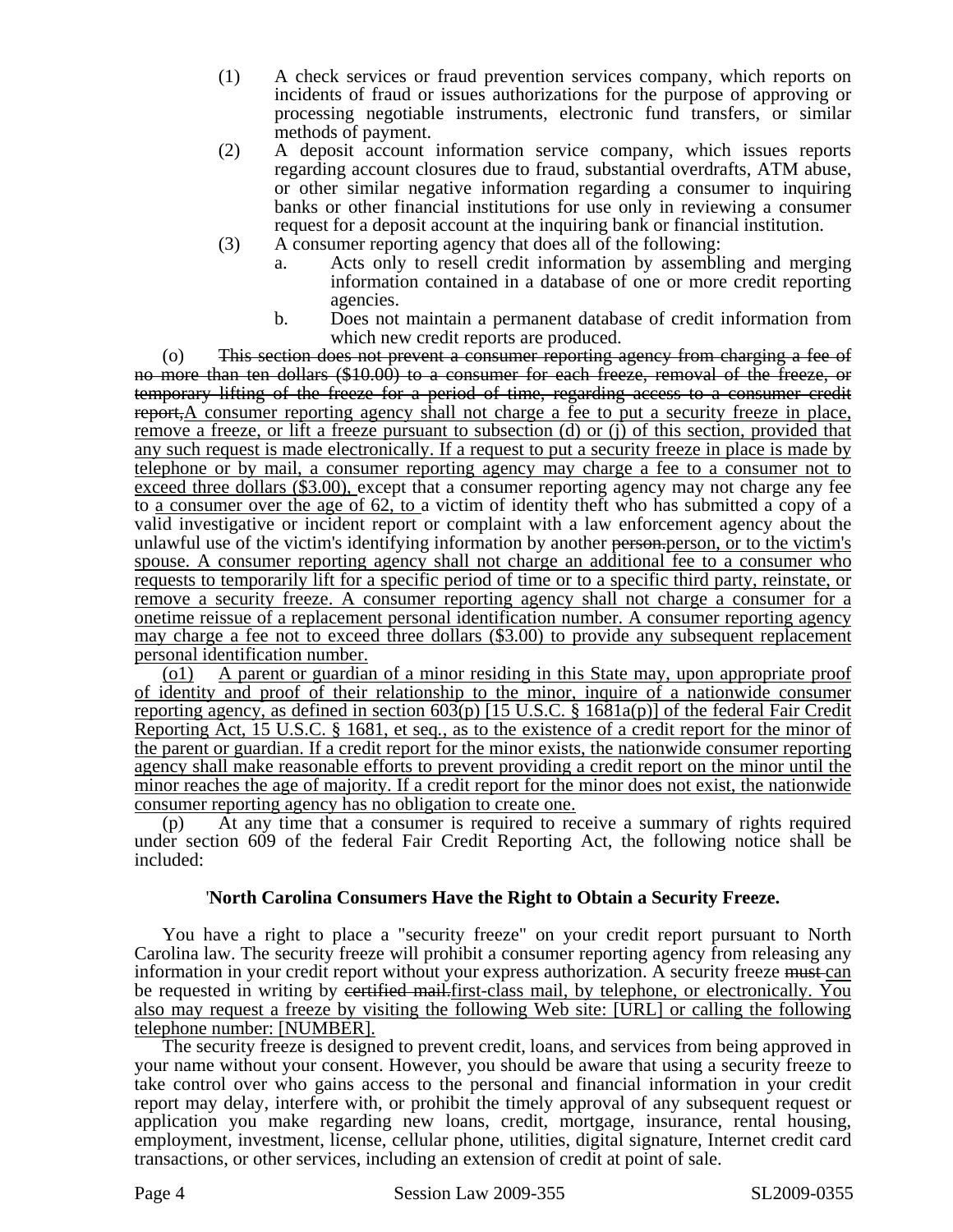The freeze will be placed within five three business days days if you request it by mail, or within 24 hours if you request it by telephone or electronically. When you place a security freeze on your credit report, within 10-three business days, you will be provided sent a personal identification number or a password to use when you want to remove or lift temporarily the security freeze.the security freeze, temporarily lift it, or lift it with respect to a particular third party.

A freeze does not apply when you have an existing account relationship and a copy of your report is requested by your existing creditor or its agents or affiliates for certain types of account review, collection, fraud control, or similar activities.

You should plan ahead and lift a freeze if you are actively seeking credit or services as a security freeze may slow your applications, as mentioned above.

You can remove a freeze or authorize temporary access for a specific period of timefreeze, temporarily lift a freeze, or lift a freeze with respect to a particular third party by contacting the consumer reporting agency and providing all of the following:

- (1) Your personal identification number or password,
- (2) Proper identification to verify your identity, and
- (3) Proper information regarding the period of time you want your report available to users of the credit report.report, or the third party with respect to which you want to lift the freeze.

A consumer reporting agency that receives a request from you to temporarily lift a freeze or to lift a freeze with respect to a particular third party on a credit report shall comply with the request no later than three business days after receiving the request-request by mail and no later than 15 minutes after receiving a request by telephone or electronically. A consumer reporting agency may charge you up to ten dollars (\$10.00)three dollars (\$3.00) for each time you freeze, remove the freeze, or temporarily lift the freeze for a period of time, except a consumer reporting agency may not charge any amount to a victim of identify theft who has submitted a copy of a valid investigative or incident report or complaint with a law enforcement agency about the unlawful use of the victim's identifying information by another person.to institute a freeze if your request is made by telephone or by mail. A consumer reporting agency may not charge you any amount to freeze, remove a freeze, temporarily lift a freeze, or lift a freeze with respect to a particular third party, if any of the following are true:

- (1) Your request is made electronically.
- $\frac{(2)}{(3)}$  You are over the age of 62.<br>You are the victim of iden
- You are the victim of identity theft and have submitted a copy of a valid investigative or incident report or complaint with a law enforcement agency about the unlawful use of your identifying information by another person, or you are the spouse of such a person.

You have a right to bring a civil action against someone who violates your rights under the credit reporting laws. The action can be brought against a consumer reporting agency or a user of your credit report.'

(q) A violation of this section is a violation of G.S. 75-1.1."

## **SECTION 2.** G.S. 75-65 reads as rewritten: "**§ 75-65. Protection from security breaches.**

Any business that owns or licenses personal information of residents of North Carolina or any business that conducts business in North Carolina that owns or licenses personal information in any form (whether computerized, paper, or otherwise) shall provide notice to the affected person that there has been a security breach following discovery or notification of the breach. The disclosure notification shall be made without unreasonable delay, consistent with the legitimate needs of law enforcement, as provided in subsection (c) of this section, and consistent with any measures necessary to determine sufficient contact information, determine the scope of the breach and restore the reasonable integrity, security, and confidentiality of the data system. For the purposes of this section, personal information shall not include electronic identification numbers, electronic mail names or addresses, Internet account numbers, Internet identification names, parent's legal surname prior to marriage, or a password unless this information would permit access to a person's financial account or resources.

(b) Any business that maintains or possesses records or data containing personal information of residents of North Carolina that the business does not own or license, or any business that conducts business in North Carolina that maintains or possesses records or data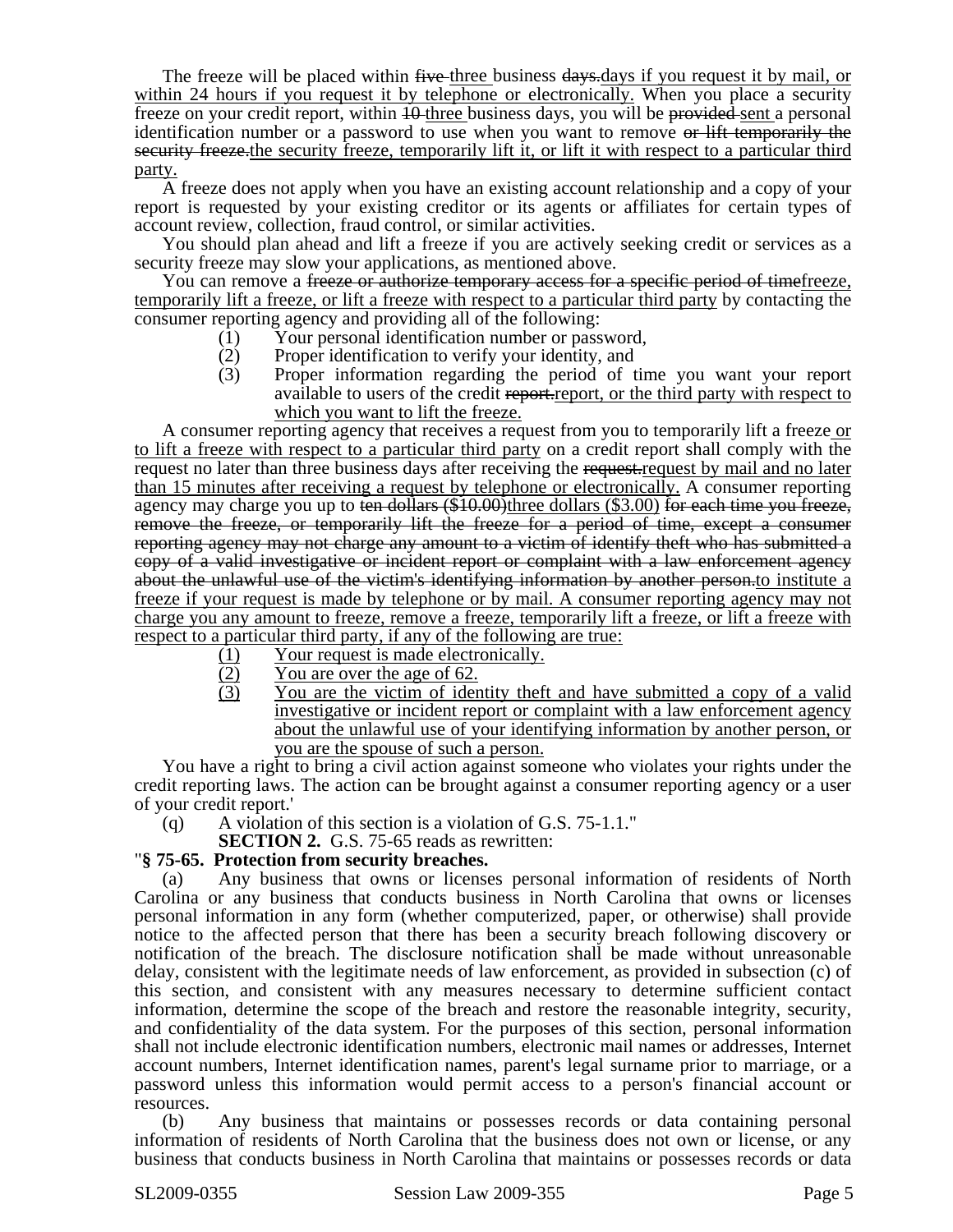containing personal information that the business does not own or license shall notify the owner or licensee of the information of any security breach immediately following discovery of the breach, consistent with the legitimate needs of law enforcement as provided in subsection (c) of this section.

(c) The notice required by this section shall be delayed if a law enforcement agency informs the business that notification may impede a criminal investigation or jeopardize national or homeland security, provided that such request is made in writing or the business documents such request contemporaneously in writing, including the name of the law enforcement officer making the request and the officer's law enforcement agency engaged in the investigation. The notice required by this section shall be provided without unreasonable delay after the law enforcement agency communicates to the business its determination that notice will no longer impede the investigation or jeopardize national or homeland security.

(d) The notice shall be clear and conspicuous. The notice shall include a descriptionall of the following:

- (1) The A description of the incident in general terms.
- (2) The A description of the type of personal information that was subject to the unauthorized access and acquisition.
- (3) The A description of the general acts of the business to protect the personal information from further unauthorized access.
- (4) A telephone number for the business that the person may call for further information and assistance, if one exists.
- (5) Advice that directs the person to remain vigilant by reviewing account statements and monitoring free credit reports.
- (6) The toll-free numbers and addresses for the major consumer reporting agencies.
- (7) The toll-free numbers, addresses, and Web site addresses for the Federal Trade Commission and the North Carolina Attorney General's Office, along with a statement that the individual can obtain information from these sources about preventing identity theft.

(e) For purposes of this section, notice to affected persons may be provided by one of the following methods:

- (1) Written notice.
- (2) Electronic notice, for those persons for whom it has a valid e-mail address and who have agreed to receive communications electronically if the notice provided is consistent with the provisions regarding electronic records and signatures for notices legally required to be in writing set forth in 15 U.S.C. § 7001.
- (3) Telephonic notice provided that contact is made directly with the affected persons.
- (4) Substitute notice, if the business demonstrates that the cost of providing notice would exceed two hundred fifty thousand dollars (\$250,000) or that the affected class of subject persons to be notified exceeds 500,000, or if the business does not have sufficient contact information or consent to satisfy subdivisions (1), (2), or (3) of this subsection, for only those affected persons without sufficient contact information or consent, or if the business is unable to identify particular affected persons, for only those unidentifiable affected persons. Substitute notice shall consist of all the following:
	- a. E-mail notice when the business has an electronic mail address for the subject persons.
	- b. Conspicuous posting of the notice on the Web site page of the business, if one is maintained.
	- c. Notification to major statewide media.

(e1) In the event a business provides notice to an affected person pursuant to this section, the business shall notify without unreasonable delay the Consumer Protection Division of the Attorney General's Office of the nature of the breach, the number of consumers affected by the breach, steps taken to investigate the breach, steps taken to prevent a similar breach in the future, and information regarding the timing, distribution, and content of the notice.

In the event a business provides notice to more than  $1,000$  persons at one time pursuant to this section, the business shall notify, without unreasonable delay, the Consumer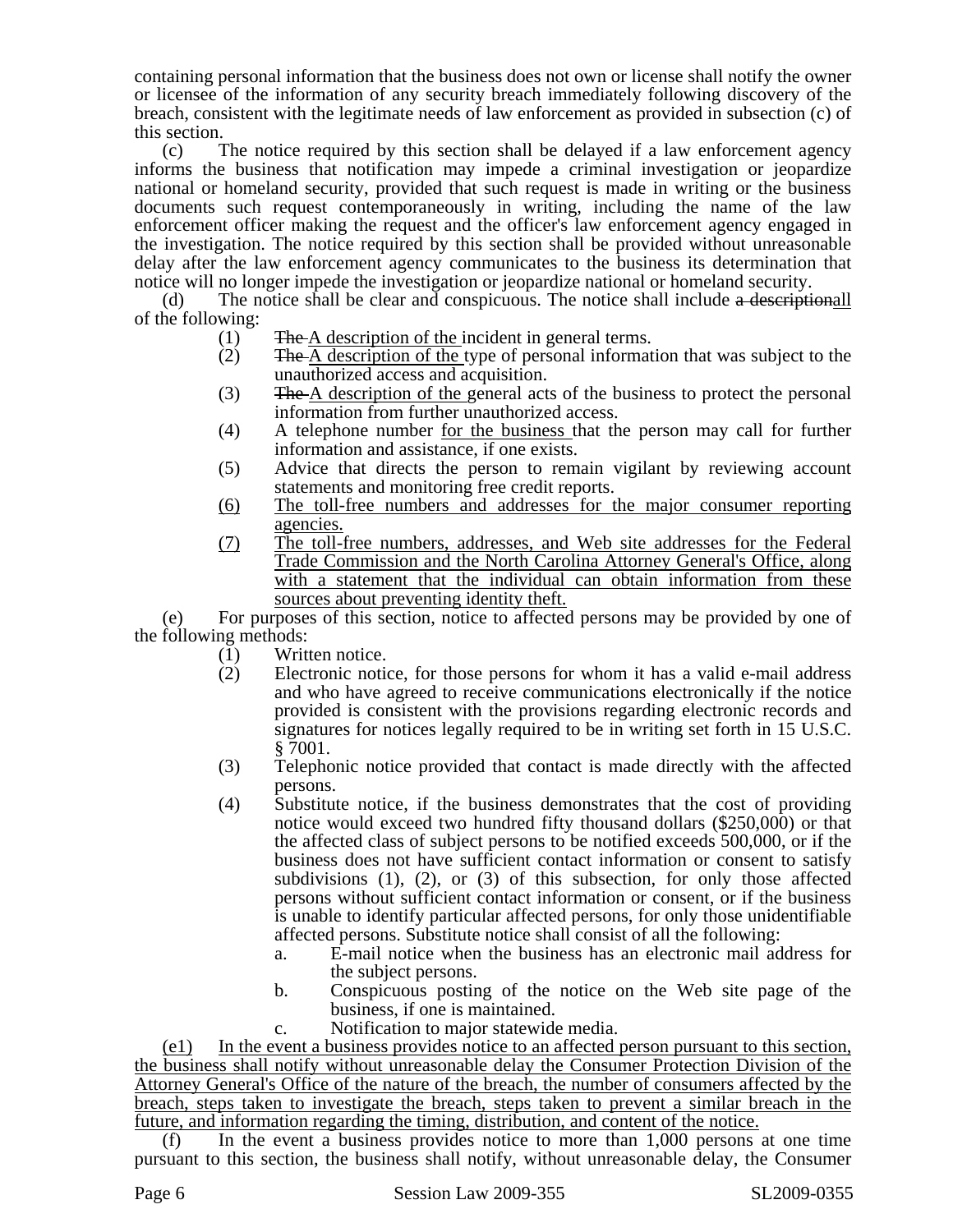Protection Division of the Attorney General's Office and all consumer reporting agencies that compile and maintain files on consumers on a nationwide basis, as defined in 15 U.S.C. § 1681a(p), of the timing, distribution, and content of the notice.

(g) Any waiver of the provisions of this Article is contrary to public policy and is void and unenforceable.

(h) A financial institution that is subject to and in compliance with the Federal Interagency Guidance Response Programs for Unauthorized Access to Consumer Information and Customer Notice, issued on March 7, 2005, by the Board of Governors of the Federal Reserve System, the Federal Deposit Insurance Corporation, the Office of the Comptroller of the Currency, and the Office of Thrift Supervision, and any revisions, additions, or substitutions relating to said interagency guidance, shall be deemed to be in compliance with this section.

(i) A violation of this section is a violation of G.S. 75-1.1. No private right of action may be brought by an individual for a violation of this section unless such individual is injured as a result of the violation.

(j) Causes of action arising under this Article may not be assigned."

**SECTION 3.** G.S. 132-1.10 is amended by adding a new subsection to read:

"(f1) Without a request made pursuant to subsection (f) of this section, a register of deeds or clerk of court may remove from an image or copy of an official record placed on a register of deeds' or clerk of court's Internet Web site available to the general public, or placed on an Internet Web site available to the general public used by a register of deeds or clerk of court to display public records, a person's social security or drivers license number contained in that official record. Registers of deeds and clerks of court may apply optical character recognition technology or other reasonably available technology to official records placed on Internet Web sites available to the general public in order to, in good faith, identify and redact social security and drivers license numbers."

**SECTION 4.** The Conference of Clerks of Superior Court shall, in consultation with the registers of deeds, annually study the status of the individual counties and judicial districts as to whether or not the clerks of superior court or the registers of deeds are implementing this act and report results of the study to the Joint Legislative Commission on Governmental Operations on or before March 1 of each year.

**SECTION 5.** G.S. 15B-2 reads as rewritten:

## "**§ 15B-2. Definitions.**

As used in this Article, the following definitions apply, unless the context requires otherwise:

(1) "Allowable expense" means reasonable Allowable expense. – Reasonable charges incurred for reasonably needed products, services, and accommodations, including those for medical care, rehabilitation, medically-related property, and other remedial treatment and care.

Allowable expense includes a total charge not in excess of five thousand dollars (\$5,000) for expenses related to funeral, cremation, and burial, including transportation of a body, but excluding expenses for flowers, gravestone, and other items not directly related to the funeral service.

Allowable expense for medical care, counseling, rehabilitation, medically-related property, and other remedial treatment and care of a victim shall be limited to sixty-six and two-thirds percent (66 2/3%) of the amount usually charged by the provider for the treatment or care. By accepting the compensation paid as allowable expense pursuant to this subdivision, the provider agrees that the compensation is payment in full for the treatment or care and shall not charge or otherwise hold a claimant financially responsible for the cost of services in addition to the amount of allowable expense.

- $(2)$  "Claimant" means any Claimant. Any of the following persons who claims an award of compensation under this Article:
	- a. A victim;
	- b. A dependent of a deceased victim;
	- c. A third person who is not a collateral source and who provided benefit to the victim or his family other than in the course or scope of his employment, business, or profession;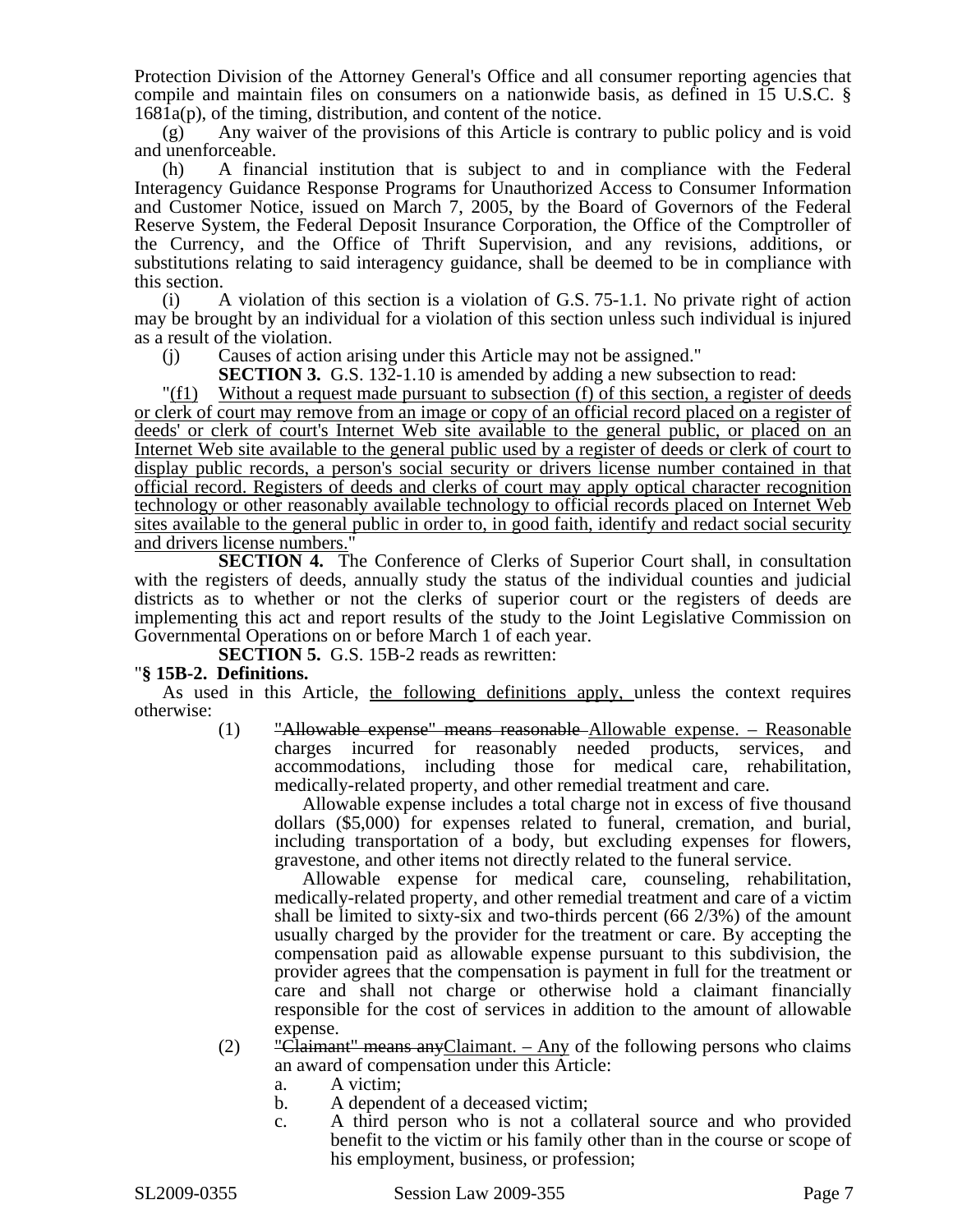d. A person who is authorized to act on behalf of a victim, a dependent, or a third person described in subdivision c.

The claimant, however, may not be the offender or an accomplice of the offender who committed the criminally injurious conduct.

- (3) "Collateral source" means a Collateral source.  $-$  A source of benefits or advantages for economic loss otherwise compensable that the victim or claimant has received or that is readily available to the victim or the claimant from any of the following sources:
	- a. The offender.
	- b. The government of the United States or any of its agencies, a state or any of its political subdivisions, or an instrumentality of two or more states.
	- c. Social Security, Medicare, or Medicaid.
	- d. State-required, temporary, nonoccupational disability insurance.
	- e. Worker's compensation.
	- f. Wage continuation programs of any employer.
	- g. Proceeds of a contract of insurance payable to the victim for loss that the victim sustained because of the criminally injurious conduct.
	- h. A contract providing prepaid hospital and other health care services, or benefits for disability.
	- i. A contract of insurance that will pay for expenses directly related to a funeral, cremation, and burial, including transportation of a body.
- (4) "Commission" means theCommission. The Crime Victims Compensation Commission established by G.S. 15B-3.
- (4a) Consumer reporting agency. As defined in G.S. 75-61(4).<br>
(4b) Credit report. As defined in G.S. 75-61(3).
- $\frac{(4b)}{(5)}$  Credit report. As defined in G.S. 75-61(3).<br>(5) "Criminally injurious conduct" means condu
- "Criminally injurious conduct" means conduct Criminally injurious conduct. – Conduct that by its nature poses a substantial threat of personal injury or death, and is punishable by fine or imprisonment or death, or would be so punishable but for the fact that the person engaging in the conduct lacked the capacity to commit the crime under the laws of this State. Criminally injurious conduct includes conduct that amounts to an offense involving impaired driving as defined in G.S. 20-4.01(24a), and conduct that amounts to a violation of G.S. 20-166 if the victim was a pedestrian or was operating a vehicle moved solely by human power or a mobility impairment device. For purposes of this Article, a mobility impairment device is a device that is designed for and intended to be used as a means of transportation for a person with a mobility impairment, is suitable for use both inside and outside a building, and whose maximum speed does not exceed 12 miles per hour when the device is being operated by a person with a mobility impairment. Criminally injurious conduct does not include conduct arising out of the ownership, maintenance, or use of a motor vehicle when the conduct is punishable only as a violation of other provisions of Chapter 20 of the General Statutes. Criminally injurious conduct shall also include an act of terrorism, as defined in 18 U.S.C. § 2331, that is committed outside of the United States against a citizen of this State.
- (6) "Dependent" means an Dependent.  $-$  An individual wholly or substantially dependent upon the victim for care and support and includes a child of the victim born after his death.
- (7) "Dependent's economic loss" means lossDependent's economic loss. Loss after a victim's death of contributions of things of economic value to his dependents, not including services they would have received from the victim if he had not suffered the fatal injury, less expenses of the dependents avoided by reason of the victim's death.
- (8) "Dependent's replacement service loss" means lossDependent's replacement service loss. – Loss reasonably incurred by dependents after a victim's death in obtaining ordinary and necessary services in lieu of those the victim would have performed for their benefit if he had not suffered the fatal injury,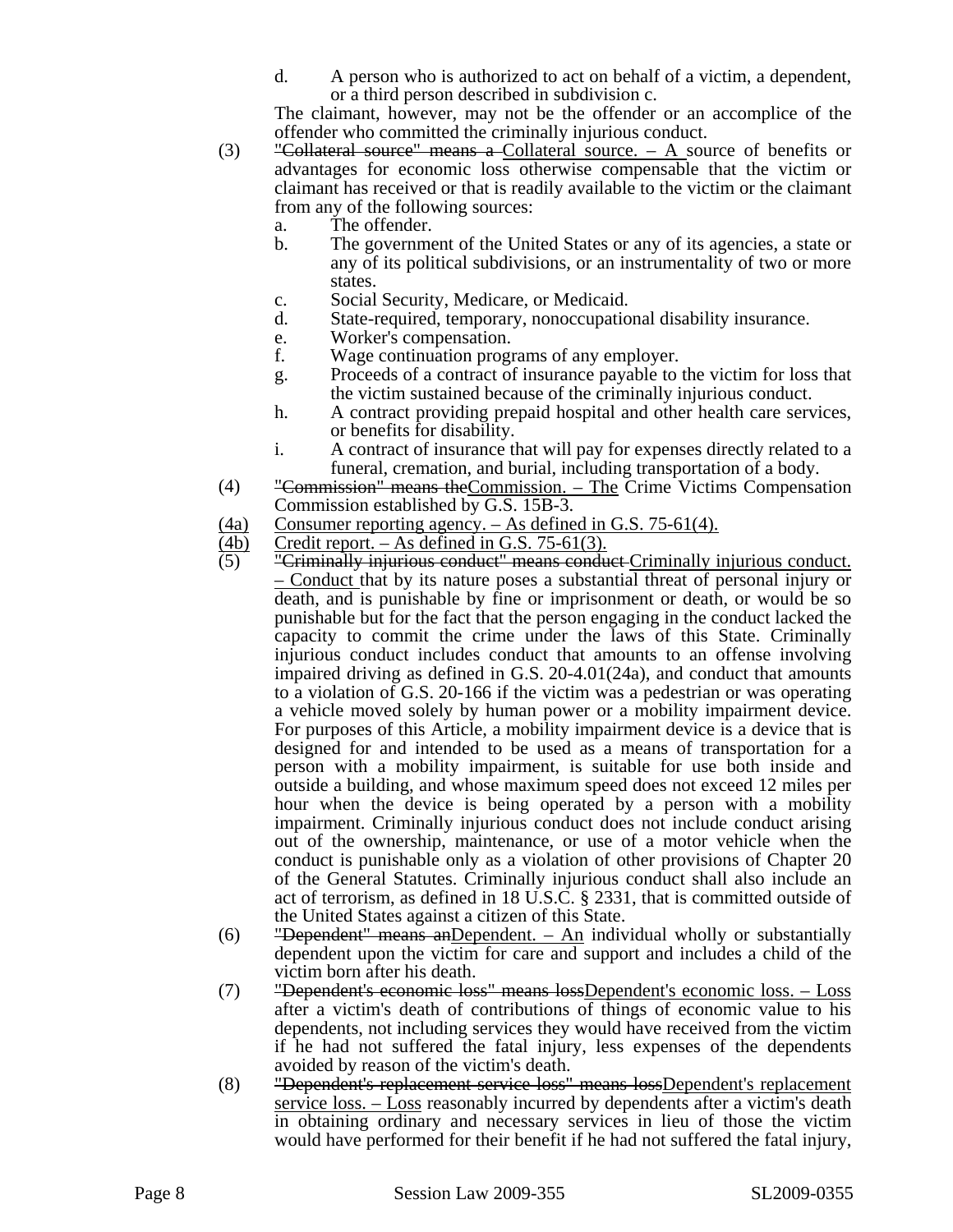less expenses of the dependents avoided by reason of the victim's death and not subtracted in calculating dependent's economic loss.

Dependent's replacement service loss will be limited to a 26-week period commencing from the date of the injury and compensation shall not exceed two hundred dollars (\$200.00) per week.

- (9) "Director" means the Director.  $-$  The Director of the Commission appointed under G.S. 15B-3(g).
- (10) "Economic loss" means economicEconomic loss. Economic detriment consisting only of allowable expense, work loss, replacement services loss, and household support loss. If criminally injurious conduct causes death, economic loss includes a dependent's economic loss and a dependent's replacement service loss. Noneconomic detriment is not economic loss, but economic loss may be caused by pain and suffering or physical impairment.
- (10a) "Household support loss" means the Household support loss. The loss of support that a victim would have received from the victim's spouse for the purpose of maintaining a home or residence for the victim and the victim's dependents. A victim may be compensated fifty dollars (\$50.00) per week for each dependent child. Compensation for household support loss shall not exceed three hundred dollars (\$300.00) per week and shall be limited to 26 weeks commencing from the date of the injury. A victim may receive only one compensation for household support loss. Household support loss is only available to an unemployed victim whose spouse is the offender who committed the criminally injurious conduct that is the basis of the victim's claim under this act.
- (11) "Noneconomic detriment" means pain,Noneconomic detriment. Pain, suffering, inconvenience, physical impairment, or other nonpecuniary damage.
- (12) "Replacement services loss" means expensesReplacement services loss. Expenses reasonably incurred in obtaining ordinary and necessary services in lieu of those the injured person would have performed, not for income but for the benefit of himself or his family, if he had not been injured.

Replacement service loss will be limited to a 26-week period commencing from the date of the injury, and compensation may not exceed two hundred dollars (\$200.00) per week.

- (12a) "Substantial evidence" means relevantSubstantial evidence. Relevant evidence that a reasonable mind might accept as adequate to support a conclusion.
- (13) "Victim" means a Victim.  $-$  A person who suffers personal injury or death proximately caused by criminally injurious conduct.
- (14) "Work loss" means loss Work loss.  $-$  Loss of income from work that the injured person would have performed if he had not been injured and expenses reasonably incurred by him to obtain services in lieu of those he would have performed for income, reduced by any income from substitute work actually performed by him, or by income he would have earned in available appropriate substitute work that he was capable of performing but unreasonably failed to undertake.

Compensation for work loss will be limited to 26 weeks commencing from the date of the injury, and compensation shall not exceed three hundred dollars (\$300.00) per week. A claim for work loss will be paid only upon proof that the injured person was gainfully employed at the time of the criminally injurious conduct and, by physician's certificate, that the injured person was unable to work."

**SECTION 6.** Chapter 15B of the General Statutes is amended by adding a new section to read:

## "**§ 15B-26. Crime victims credit protection.**

(a) A creditor that is owed money for services provided to a victim as a result of the criminally injurious conduct inflicted on the victim shall not communicate any information about the debt to a consumer reporting agency during the pendency of an application for an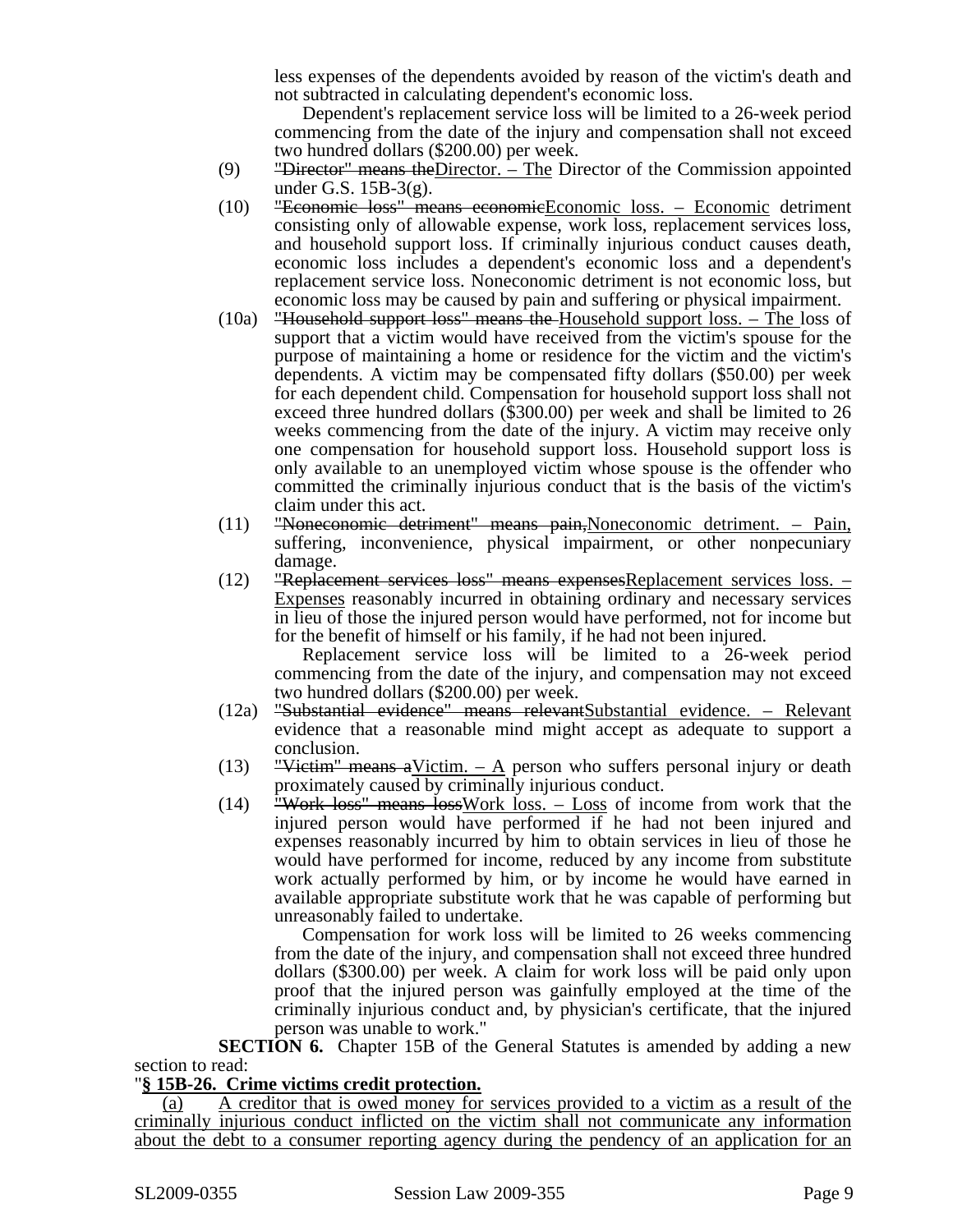award filed pursuant to G.S. 15B-7 or during the pendency of an appeal from a decision related to such an application.

(b) The victim bears the burden of notifying the creditor that the debt is subject to subsection (a) of this section.

(c) A creditor may request monthly verification from the Commission that the application or appeal is still pending, and the Commission shall provide this verification."

**SECTION 7.** Chapter 75 of the General Statutes is amended by adding a new Article to read:

### "Article 7. "Credit Monitoring Services Act.

## "**§ 75-133. Title.**

This Article shall be known and may be cited as the 'Credit Monitoring Services Act.' "**§ 75-134. Definitions.**

The following definitions apply in this Article:

- (1) Credit monitoring service. Any person who offers, for a fee or compensation, to obtain, provide, or monitor a credit report on behalf of a consumer, or to assist a consumer in obtaining or monitoring the consumer's credit report, and provides or purports to provide the foregoing services. The term also includes any person who offers, for a fee or compensation, to obtain or provide a fraud alert on behalf of a consumer or to assist a consumer in obtaining such fraud alert. The term does not include the following activities of a consumer reporting agency, as defined in section 603(f) [15 U.S.C. § 1681a(f)] of the federal Fair Credit Reporting Act, provided that, while the excluded activities themselves do not fall within the definition of the term 'credit monitoring service' none of these excluded activities exempts a consumer reporting agency from the duty to provide the notice required under G.S. 75-135 where the sale of a credit monitoring service occurs as a result of an offer for the credit monitoring service made at a time during communications involving such activities:
	- a. Providing a credit report to another party that monitors a credit report on behalf of a consumer;
	- b. Providing a disclosure to a consumer of the information in the consumer's file pursuant to section  $609(a)$  [15 U.S.C. § 1681g(a)] of the federal Fair Credit Reporting Act and also imposing a charge permitted under section 612(f) [15 U.S.C. § 1681 $j(f)$ ] of the federal Fair Credit Reporting Act;
	- c. Providing the disclosure of a score pursuant to section  $609(f)$  [15] U.S.C. § 1681g(f)] of the federal Fair Credit Reporting Act and also imposing a charge permitted under section 609(f)(8) [15 U.S.C. §  $1681g(f)(8)$ ] of the federal Fair Credit Reporting Act;
	- d. Providing a notice required by G.S. 75-63 $(m)$ ; or
	- e. Providing a monitoring service to individuals who receive a notice provided by a person who experienced a security breach and where the monitoring service was paid for by the person who experienced the security breach.
- 
- Consumer. An individual.
- (2) Consumer report. As defined in G.S. 75-61(3).<br>
(3) Consumer. An individual.<br>
(4) Fraud alert. As defined in the federal Fair Cred Fraud alert. – As defined in the federal Fair Credit Reporting Act, 15 U.S.C. § 1681c-1.
- (5) Person. Any individual, partnership, corporation, association, business establishment, or any other legal or commercial entity. "**§ 75-135. Required disclosure.**

(a) Prior to charging or collecting any fee or compensation from a consumer for obtaining, providing, or monitoring the consumer's credit report on behalf of the consumer, a credit monitoring service shall provide a clear and conspicuous written description of a consumer's right to one free credit report per year pursuant to section 612(a)  $[1\overline{5} \text{ U.S.C. }$ 1681j(a)] of the federal Fair Credit Reporting Act, and how to obtain those credit reports from each of the nationwide consumer reporting agencies, as defined in section 603(p) [15 U.S.C. § 1681a(p)] of the federal Fair Credit Reporting Act, 15 U.S.C. § 1681, et seq.